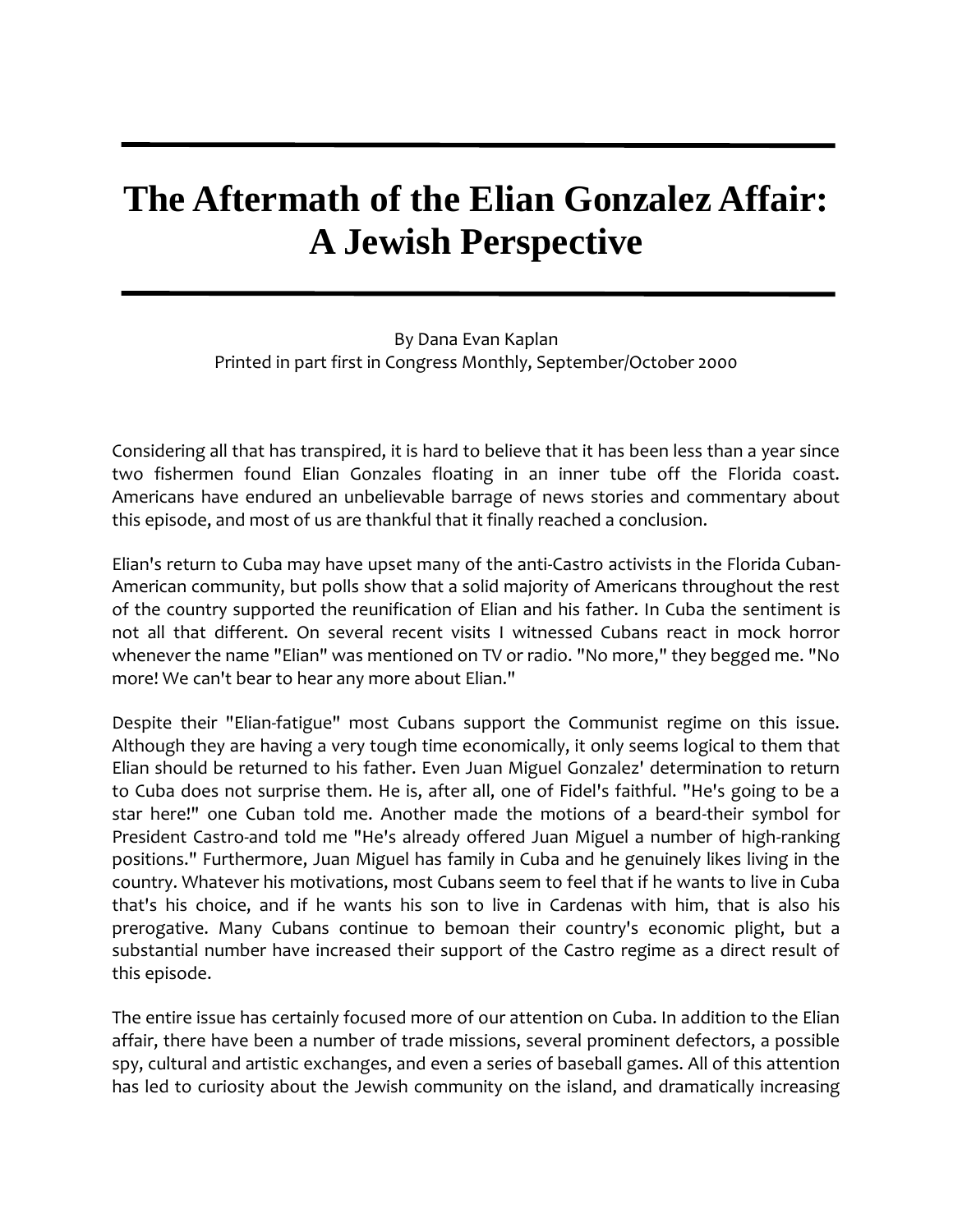numbers of American Jews are participating in UJA Federation (now called the United Jewish Communities) missions to visit the Cuban Jewish community firsthand, bring food and medicine, and participate in religious and cultural activities. B'nai B'rith and a number of other organizations, headquartered not only in Miami but also in Pittsburgh, Philadelphia, San Francisco, and elsewhere, also sponsor such missions.

The missions have attracted quite a bit of controversy in their own right. The Forward, always looking for a sensationalist angle, published a front-page article and an accompanying editorial in April 2000 attacking the frequency and wisdom of the missions. Reporter Melissa Radler wrote that there were no fewer than 30 missions to Cuba planned by local federations over the next four years. In addition, the American Jewish Joint Distribution Committee spent \$142,800 in 1998 to help the 1500 Jews "it says live in Cuba". Radler cites the 1999 American Jewish Yearbook estimate that puts the island's Jewish population at closer to 600. She writes, "Although the missions aren't subsidized by the Jewish charities, the cost of travel and accommodations for the 30 groups headed for Havana dwarfs the amount the Joint is spending there."

The editorial was even harsher. The writer, presumably then-president and editor Seth Lipsky, wrote that all of these missions are "enough to make one wonder whether the reason for all this is merely to help the 600 Jews trapped in the Communist country. Or will the backers of the biggest American Jewish charitable structure emerge with those pressing for a soft line on the Communist regime during the twilight years of its dictator, Fidel Castro?" But having visited Cuba a number of times in the last several months, I can state with certainty that not all the Jews in the country feel "trapped," and I witnessed first-hand the wonderful work being done by the Joint. The money being spent is certainly substantial, but it covers a full-time community coordinator brought in from Argentina, programming costs, and other more concrete forms of aid.

In June the same newspaper printed a lengthy letter from Rabbi Emanuel Viñas of the Bronx. Rabbi Viñas wrote, "As a Cuban Jew and rabbi living in America, I feel a personal and professional duty to express my support for much of what you wrote…Jewish organizations should not be visiting Cuba as often as they are. Fidel Castro uses each of these visits to improve his chances of having the embargo lifted, which would allow him to continue enslaving the Cuban people at an even greater profit than at present." Strong words, and by no means atypical for a Cuban American, Jewish or Christian.

But this is certainly not the view of many of those left in Cuba. It is important to realize that the vast majority of the Cuban Jewish community emigrated in the five or six years immediately following the 1959 revolution, and by 1965 only about 10% remained. While Fidel Castro originally had a tremendous amount of support from virtually every sector of the population, and was careful to avoid any overt identification with the Communist Party or Communist ideology, actions that he took in the first several months of his rule made it clear that his government's policies were contrary to the interests of the middle and upper classes, as well as to foreign business concerns. A mass exodus of the upper and middle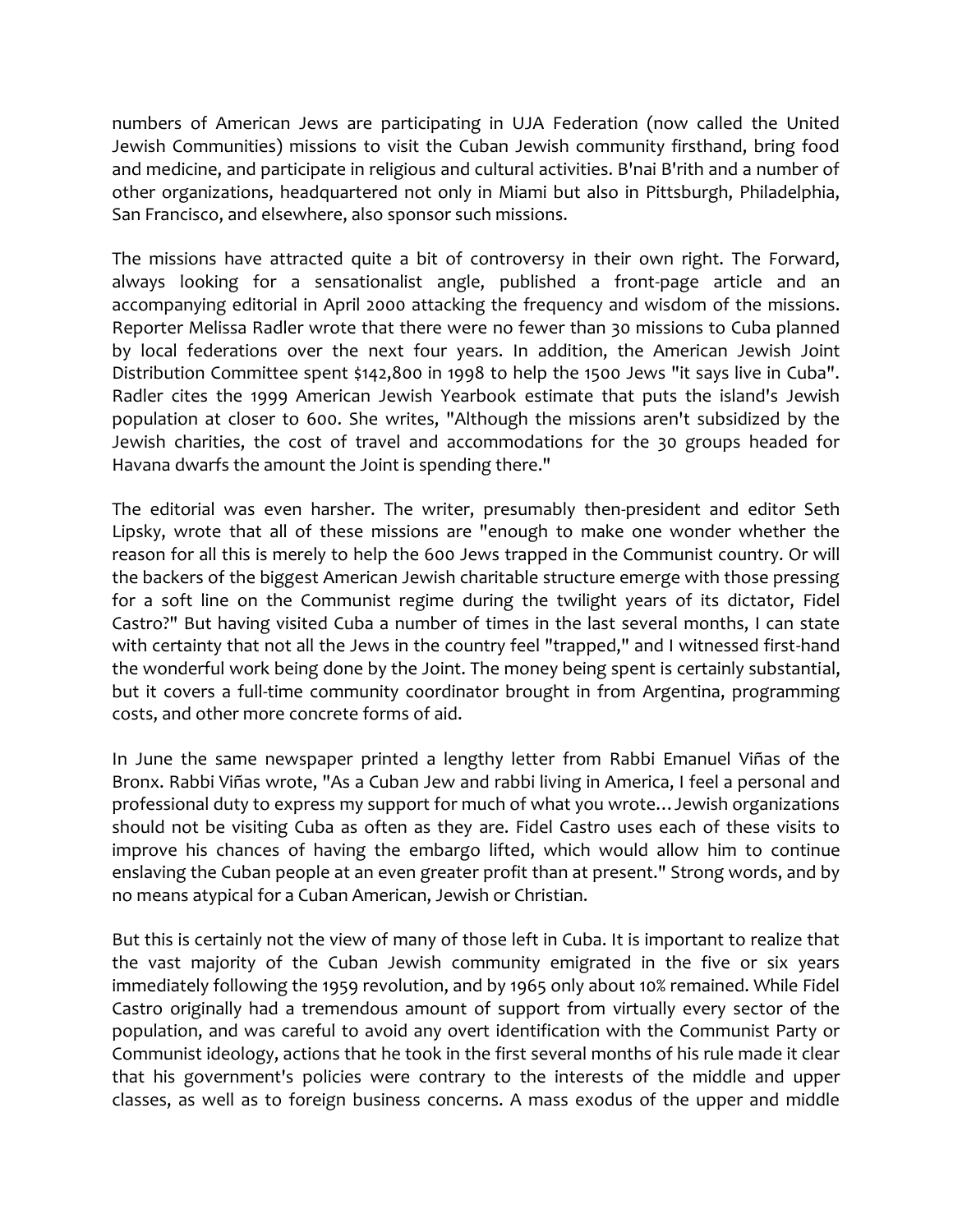classes began by early 1960. The few Jews who remained did so for many reasons, only one of which was ideological sympathy with Fidel's form of communism. It is not at all certain that the majority of those who stayed were ever Communist, and many of those in the community today either were not born at the time of the revolution or were small children, and so never made a conscious choice at all to stay in the country. Nevertheless, it is clear that after living in Cuba all of these years the Jews have absorbed many of the attitudes expressed by the government, which is the only public position that one can hear on Cuban TV, radio, or newspapers. But many people still continue to think independently, despite the efforts made to push the party line.

It is interesting to see how the Cuban Jewish community expresses itself on the Elian issue, as opposed to how many Cuban Americans view the same incident. During the controversy the Cuban government held huge rallies in front of the United States interests section, the unofficial "embassy" housed in a large building directly on the Malecon and rented from the Swiss government. In the early weeks first Dr. José Miller Fredman, the president of the Patronato, and shortly thereafter Alberto Zilberstein Toruncha, the president of the Adath Israel Orthodox congregation in old Havana, spoke at the public rallies. Both emphasized that Elian should be reunited with his father. Both stressed the desirability of Elian's return to Cuba. Miller in particular went beyond the minimalist position--that Elian's father should be the one to decide where the family should live--to suggest that Cuba could provide a more wholesome and less violent atmosphere for his upbringing. This position went beyond even that taken by the Catholic Church in Cuba, which argued that Elian should be reunited with his father, and that his father should then make all further decisions.

That both Miller and Zilberstein were asked to speak is but one indication of the close, mutually beneficial working relationship between the government and the Jewish community. Despite the strongly anti-Israel position that the Cuban government adopted in the aftermath of the Six Day War, and despite the break in Cuban-Israeli diplomatic relations shortly before the Yom Kippur War, the government has always gone out of its way to be friendly to the Jewish community. This sympathetic approach is even more remarkable in light of the government's policy of discouraging religious affiliation and activity. Until the 4th Cuban Communist Party Conference of 1991, religious believers were prohibited from becoming members of the Party; obviously in a one-party state such as Cuba the path to the most desirable positions was through the Communist party only. Nevertheless, the government allowed the Jewish community to keep five synagogues functioning in Havana, even after the community had shrunk to perhaps 10% of its former size. It offered to rent sections of two of the synagogues, and attempted to assist the Jewish community in numerous other ways. More recently el Lider Maximo himself visited the Patronato during Hanukkah of 1998. After sitting through several dances and songs, and an introduction by Dr. Miller, Castro spoke at length with those gathered together. In an informal manner typical of his speaking style on such occasions, Fidel asked the group to explain certain facts about Hanukkah to him, and then carried on an animated dialogue with them. There was no question that the president charmed the audience. There seemed little question that Fidel had a warm spot for Cuba's Jews and they could not help but respond.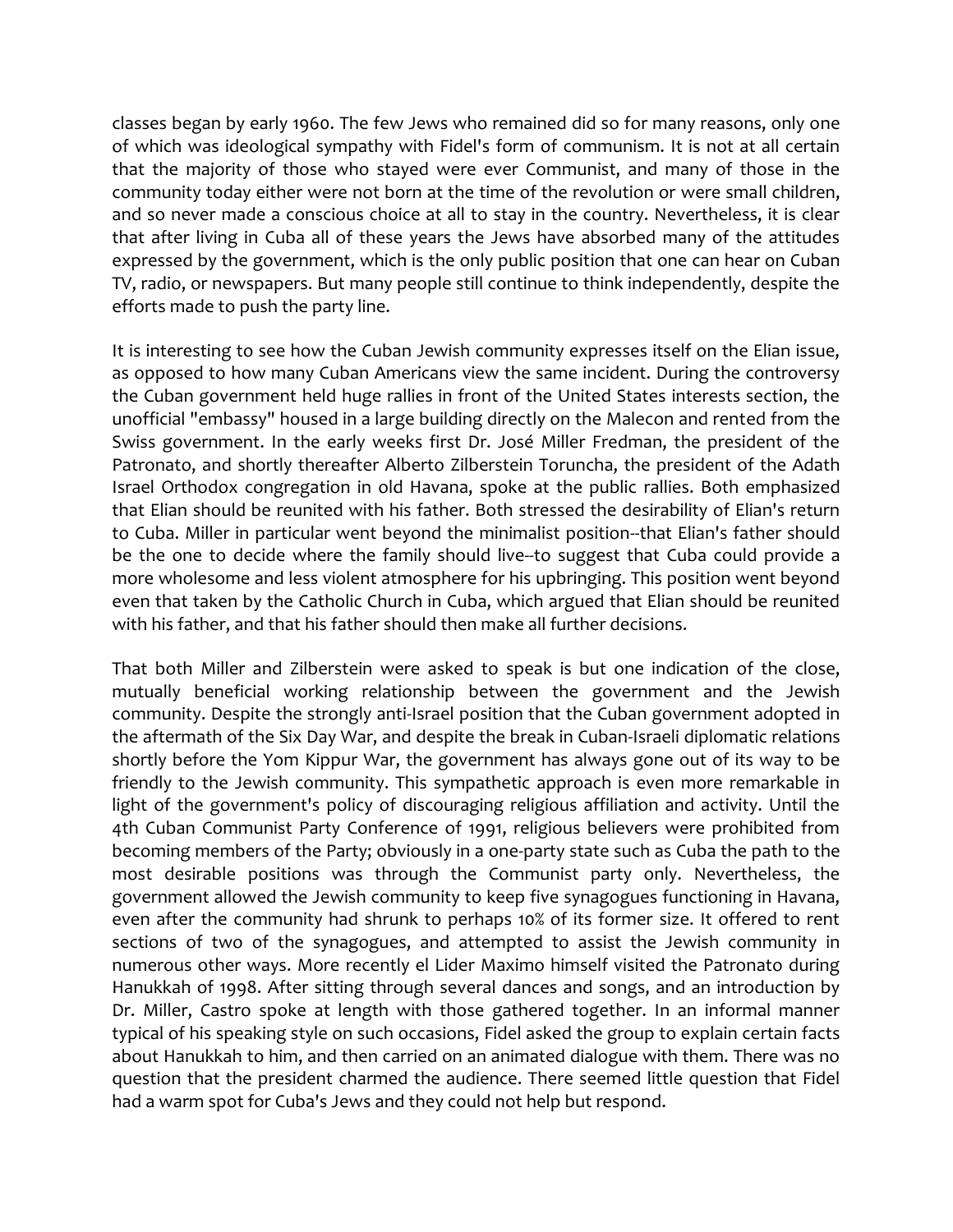There has been much speculation exactly why Castro seems to have adopted such a strongly pro-Jewish policy. Some suggest that in the aftermath of World War II Castro came to believe that the moral worth of any government could be determined by how it treated the Jews. Others have suggested that Castro adopted and maintained such a sympathetic policy as one way of showing that despite his alliance with the Soviet Union he remained an independent force and could take positions dramatically different from his Russian sponsors. Others have argued that he may believe that he is descended from Marranos on his father's side of the family, or from a Turkish Jewish immigrant on his mother's side. Whatever the reason, no one has suggested that the Castro government was ever antisemitic, and virtually no one has attempted to argue that they ever adopted an anti-Jewish position. Nevertheless, the anti-Israel position consistently taken by the Cuban government has upset many Jews. While this policy has been softened in recent years, it has not been entirely done away with.

The question of Cuba's policy toward Israel was addressed by a delegation from the American Jewish Congress, led by president Jack Rosen, which met with President Castro during a six-hour dinner held at the presidential palace in July 1998. Members of the delegation expressed their disappointment that Cuba was the only country in the Western Hemisphere to vote against rescinding the United Nations "Zionism is Racism" resolution. President Castro responded that he had no knowledge of the vote. Speaker Ricardo Alarcón, the Cuban representative at the United Nations who actually cast the vote, was present at the dinner. Not surprisingly, Alarcón did not offer to field the question. Other Cuban officials informally told Rosen that the vote was to be expected considering the fact that the State of Israel votes against Cuba on virtually every matter.

Now Elian is back in Cuba the issue is no longer active. Nonetheless the residual impact of the case will continue to reverberate for months and possibly years. For the Cuban Americans--particularly those with more hard line positions--it will be a time of reflection and reevaluation. They have repeatedly expressed frustration that most of their fellow Americans did not understand (in their view) or sympathize (according to a less charitable interpretation) with their position. Many Americans saw them as shrill, hysterical, and fanatical-characteristics that helped neither them nor their cause. Few disagree that President Castro is a dictator and that the government of Cuba has unjustly confiscated businesses and generated mass migrations from Cuba, but it seems a great leap from that to the position that a group of relatives who had previously met the child only once should receive priority over Elian's own father. They picked the wrong cause and they fought the propaganda war in the wrong way.

A number of news reports suggested that the Cuban government was claiming victory in the propaganda war with the Cuban exiles, but it seems more likely that the exiles lost the battle all by themselves. Many of their spokespersons made inaccurate, exaggerated or blatantly false statements on TV, which didn't help their cause either. I heard respectable representatives argue, for example, that Cuban parents have no rights over their children in Cuba, but rather that the children were the property of the state. While this of course has a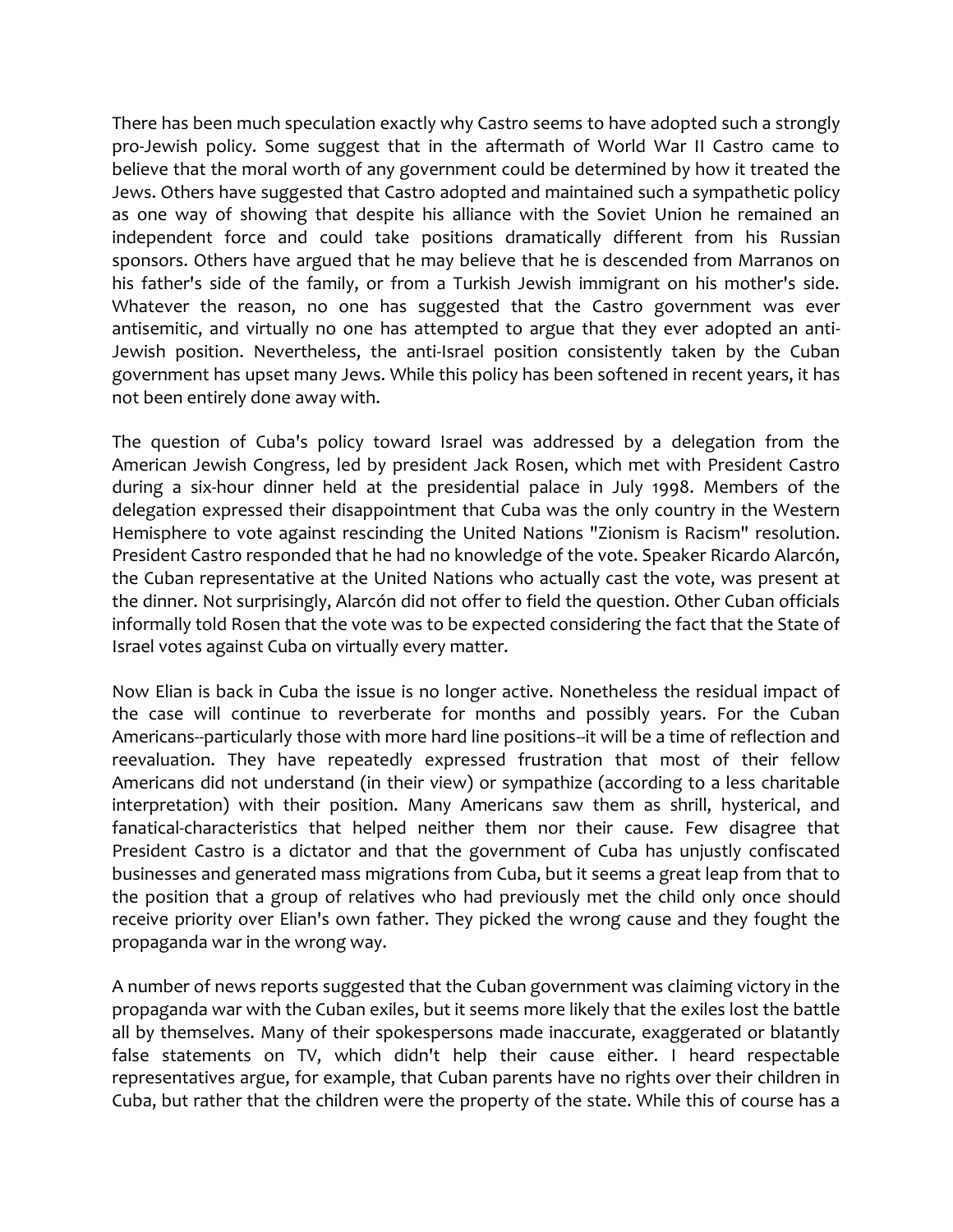basis in the idiosyncratic Cuban Communist ideology, the way that it was presented was so distorted as to make it unrecognizable.

Elian was a symbol for both the Castro government and the conservative segment of the Cuban American community. For the conservative Cuban Americans the little boy represented freedom, specifically their struggle to leave Cuba as it became increasingly Communist and non-democratic. Most had their businesses confiscated and they felt betrayed by the revolutionary government, which many of them initially supported. For Castro, Elian Gonzalez represents an opportunity to proudly reassert the Cuban commitment to Cuban sovereignty. Castro has always been able to combine Cuban nationalism with loyalty to his own form of revolutionary government. The issue was ideal, because most Cubans could easily support the cause of returning Elian to his father to Cuba whether or not they were supporters of the regime, whether or not they were Communist sympathizers, and whether or not they felt the country was being managed competently.

Many American rabbis discussed Elian in their sermons. Most are on the constant lookout for topics that their congregants will be able to relate to, and that they can conceptualize with a Jewish religious context. The Elian episode fit very nicely.

Richard J. Shapiro of Congregation B'nai B'rith in Santa Barbara, California, argued that "there are many appropriate and moral ways in which we can express our disagreement with the government of Fidel Castro, but holding a 6-year old boy hostage is not one of them (1)." Shapiro writes that he supported the federal government decision to forcibly remove the little boy from the home of the "Miami relatives":

"I have never been more proud to be an American: proud that President Clinton and attorney General Reno decided that upholding the law was more important than playing to the crowds. It would have been very easy to grant young Elian asylum here, to grant his extended family custody of a motherless child and leave it at that. But this is a country of laws, and this child also has a father. We may detest the political system of Cuba; we may even believe that we have a right to work for its overthrow. But that isn't the same thing as denying a father and son their god-given right-absent any evidence of abuse or neglect-to be together. Juan Miguel Gonzalez has a right to raise his son, and if that means doing so in Cuba, as much as I might believe they would both be better off herein the United States, then so be it. I am proud that once again we can be seen in the eyes of the world as a nation of laws, not of political expediency."

An interesting aspect of the lengthy debate on Elian was the comparison that was all too frequently made between Cuban migrants to the U.S. and holocaust refugees. Both politicians and commentators made this comparison, directly or indirectly, a comparison that is of course ridiculous. It is not necessary to add which side was using this polemical tool. New York Mayor Rudolph Guiliani stated that the federal troops that took Elian from his relatives' Miami home were "storm troopers". Senator Bob Smith of New Hampshire called the Wye Plantation in eastern Maryland--where Elian stayed with his father-a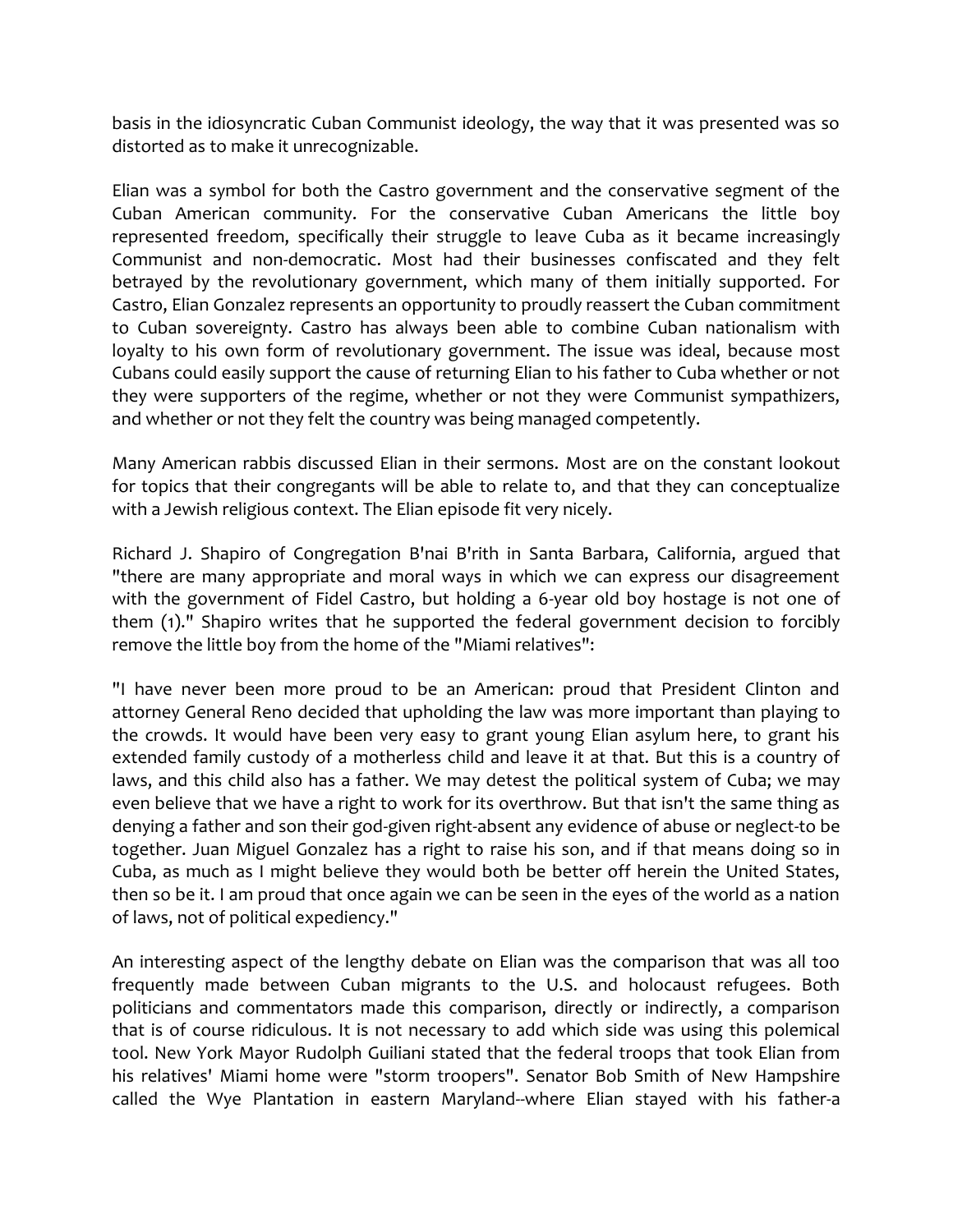"concentration camp". One of Smith's aides later said that the Senator had meant to say "reeducation camp" rather than "concentration camp." (2)

Aviva Slesin, who was a "hidden child" in Lithuania during the holocaust, has compared the Elian Gonzalez case with Jewish children hidden from the Nazis during World War II. She writes that former hidden children describe the psychological ramifications of their traumatic separation from their parents, the bonding process that occurred with their rescuers, and the difficulties that occurred once they were reunited with their parents. Although she admits that the historical and political context is radically different, Slesin argues that the psychological stages and events that the hidden children went through are parallel to those that Elian has and will experience.

Slesin writes that having suffered the forced separation from her parents during World War II, she and other hidden children that she knows felt that in Elian's case it would be highly beneficial to him to be reunited with his father as soon as possible. She wrote that during the holocaust some Jewish parents were able to give their children to sympathetic gentiles as their only possible way of saving those children from virtually certain death. Despite the urgency of the situation, the children felt abandoned. Once they were living with their new family most of the children quickly transferred their loyalty to their adopted family. In the cases where the children's birth parents survived and returned for them after the war, it was by no means always a happy reunion. According to Slesin many of the children didn't want to go back with their parents, and felt that they were being abandoned yet again. She therefore believes, based on her own experiences, that it would have been far better if Elian had been returned to his father almost immediately. The extended period of time that he spent with the "Miami relatives" meant that like Jewish hidden children he will now have to reestablish loyalty to his father and he might possibly feel guilt at "abandoning" his foster family.

The Elian Gonzalez affair is on one level a family custody case. On another level it is a manifestation of a propaganda war between Cuban communists and capitalists, the latter in exile. But on yet another level it is a story filled with religious themes. Elian has been depicted as a messianic figure; many Miami Catholics have told and retold the story that dolphins saved him at sea. The concept of dolphins as saviors has a Christian basis, but those Christian sources may have borrowed it from a Midrash on how dolphins saved some Israelite children who lagged behind during the parting of the Red Sea. Interestingly, it is not just the Catholics who interpreted the Elian saga in religious terms. One of Elian's main lawyers is Spencer Eig, an Orthodox Baal Teshuva who frequently put the fight to keep Elian in Florida in the context of the child's right for religious freedom. Eig compared the Gonzalez case to that of "a Jew from communist Russia making it to Israel and then having to be sent back."(3) Eig appeared frequently on TV with his large black yarmulke, an identifying symbol that none could miss. At the same time, we all understand that Eig's position on Elian is not the only stance that American Jews are likely to take.